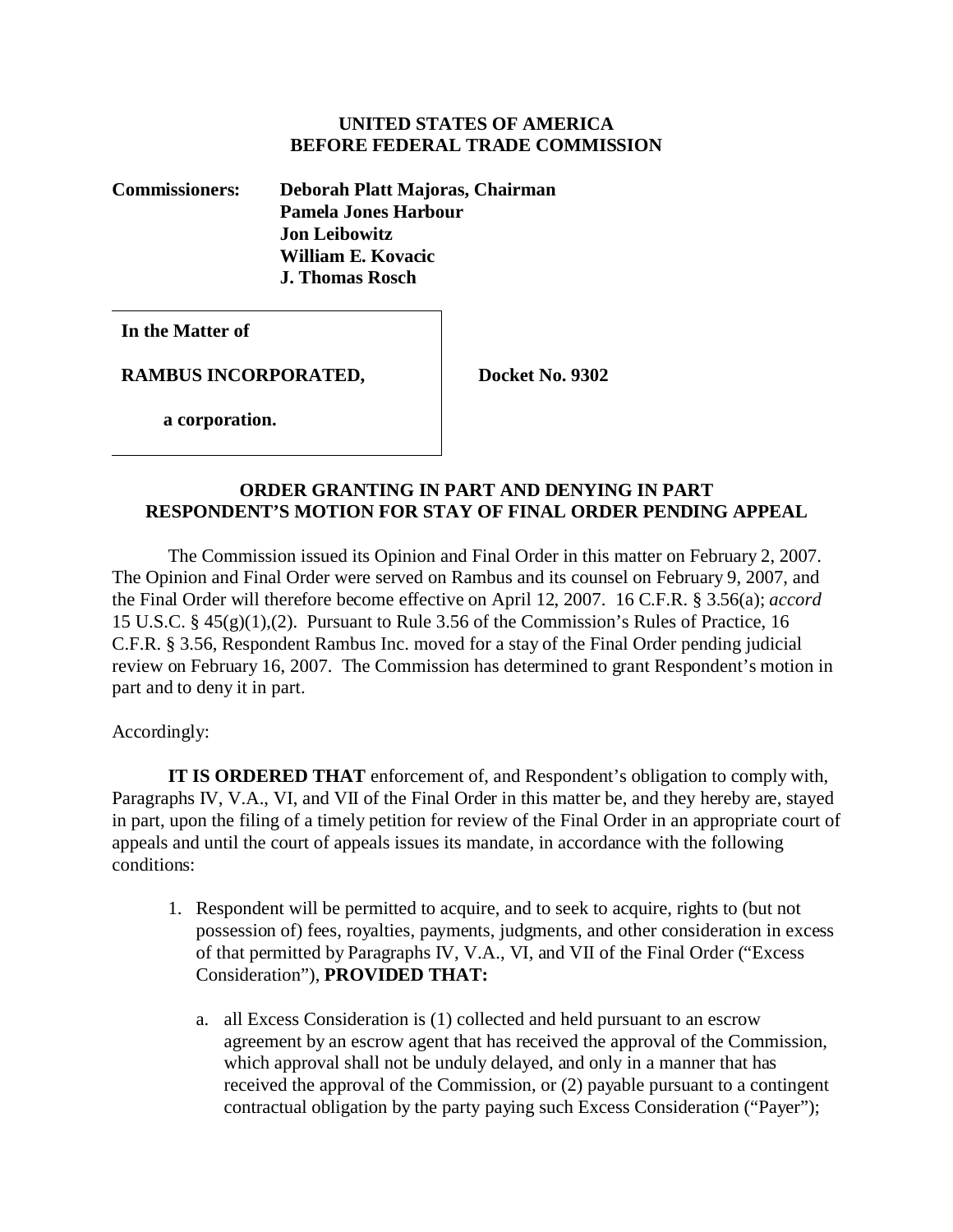**PROVIDED, HOWEVER, THAT** if Respondent proposes an escrow agent and manner of collecting Excess Consideration to the Commission before April 12, 2007, an escrow agent may, for a period of up to six months, collect Excess Consideration accruing prior to the grant of such approval, and may hold it in escrow;

- b. the Excess Consideration (and accrued interest) in escrow will be held pursuant to the terms of the escrow agreement, which will provide for such Excess Consideration (and accrued interest) to be held until redistributed, pursuant to an order of the Commission, either to Respondent or to the parties that paid such consideration; and the Commission will, promptly after receiving a mandate from a court of appeals, order redistribution of the Excess Consideration (and accrued interest) in escrow in accordance with the decision of the court of appeals;
- c. there is only one contingency under which the Excess Consideration (and any accrued interest) payable pursuant to any contingent contractual obligation shall be payable to Respondent: the issuance by the Commission of an order authorizing Respondent to receive such Excess Consideration (and any such accrued interest); and the Commission will, promptly after receiving a mandate from a court of appeals, issue an order, consistent with the decision of the court of appeals, clarifying whether Respondent may receive Excess Consideration (and accrued interest) payable pursuant to any contingent contractual obligation;
- d. all costs of collecting the Excess Consideration, of holding and administering it in escrow, and of redistributing it ("Escrow Costs"), shall be paid out of the escrowed funds; and
- e. the escrow agent, pursuant to its contract with Respondent and with each party paying Excess Consideration into escrow, will have specific obligations, including to pay Escrow Costs from the escrowed funds; and, in the event that escrowed funds are not sufficient to pay Escrowed Costs, to collect sufficient additional funds from Respondent to pay Escrow Costs.
- 2. The purpose of requiring that Excess Consideration be held in escrow is to insure, to the extent possible, that in the event that the relevant provisions of the Final Order are upheld on appeal, the Payers will promptly be made whole. Consequently, the Commission will approve a manner of collecting Excess Consideration, and of holding it in escrow, only if there will be no commingling of Excess Consideration with non-escrowed funds, and only if there will be a reliable accounting, with quarterly reports to each Payer, of the amount of Excess Consideration of such Payer in escrow. In determining whether to approve a manner of collecting Excess Consideration, and of holding it in escrow, the Commission will consider, *inter alia*, whether the escrow agent has adequate reserves in light of the anticipated amount of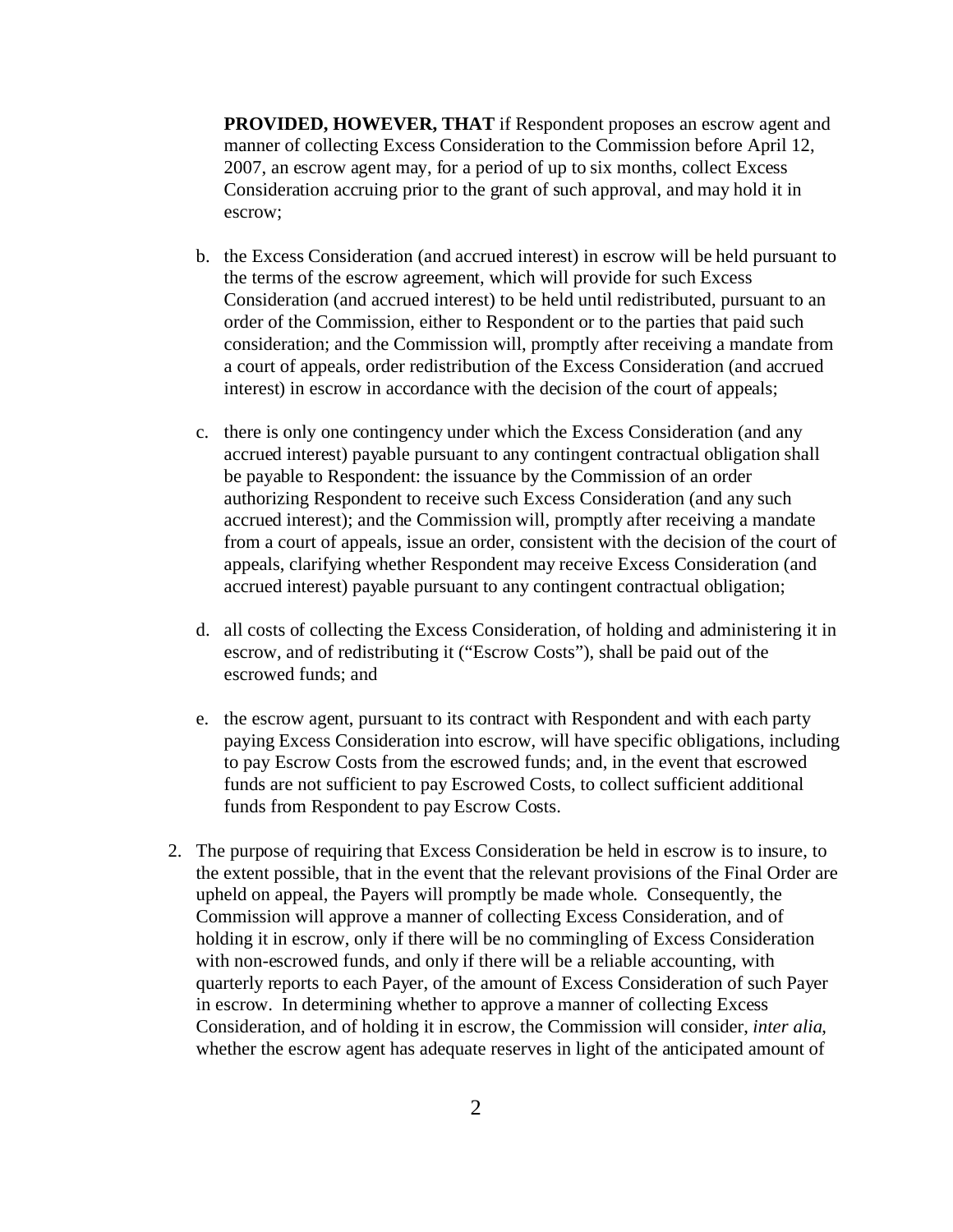the Excess Consideration (including interest); and whether the interest to be earned by the Excess Consideration in escrow is consistent with interest from other investments with similar levels of liquidity and risk. Escrow amounts will be invested in money market accounts or in a list of investments set forth as an exhibit to the escrow agreement.

**IT IS FURTHER ORDERED THAT** Repondent's Motion for Stay be, and it hereby is, **DENIED** in all other respects.

By the Commission, Commissioner Rosch not participating.

Donald S. Clark **Secretary** 

SEAL ISSUED: March 16, 2007

Attachment: Opinion of the Commission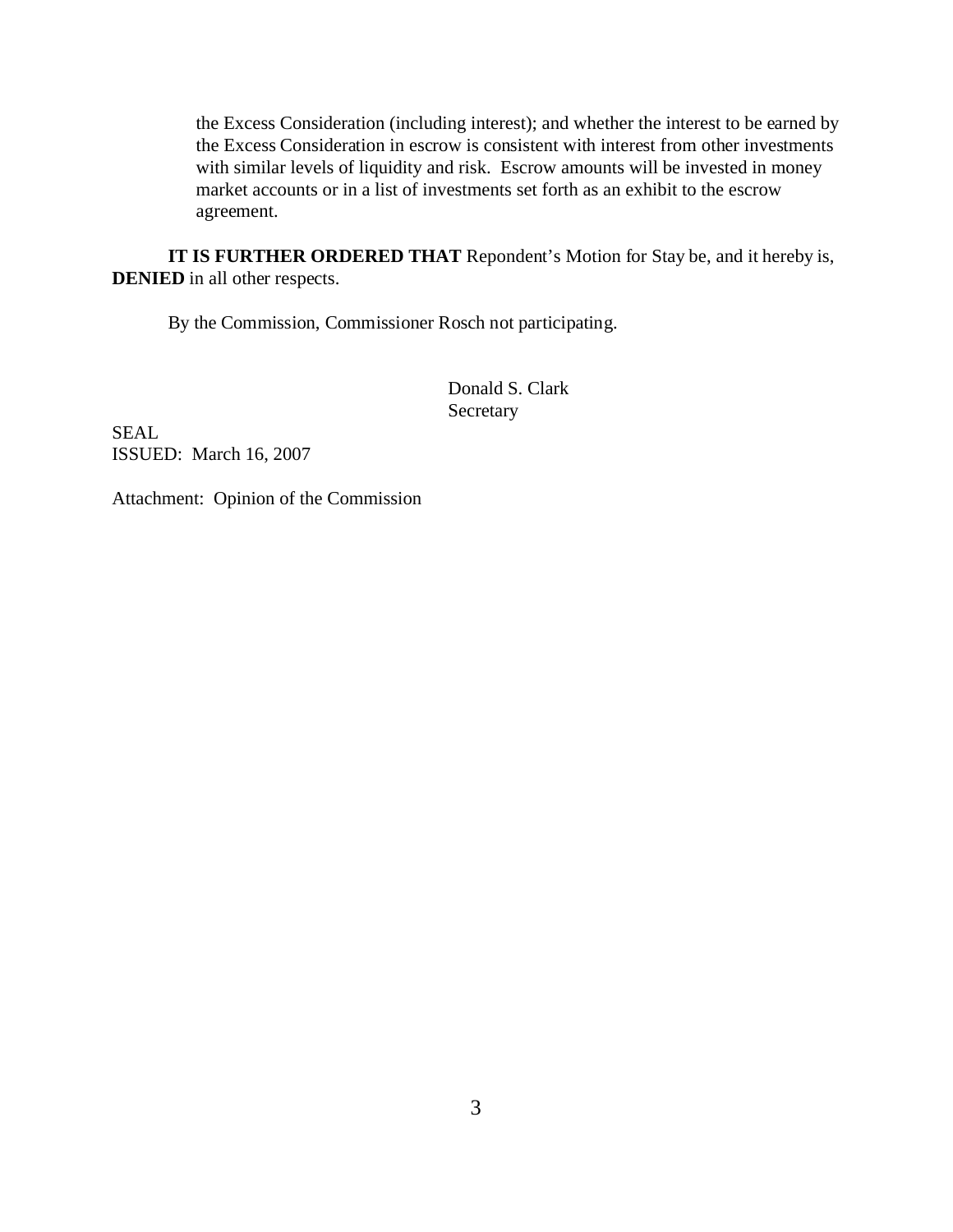## **OPINION OF THE COMMISSION ON RESPONDENT'S MOTION FOR STAY OF FINAL ORDER PENDING APPEAL**

On February 16, 2007, respondent Rambus Inc. applied for a stay pending appeal of the Commission's Final Order of February 2, 2007. Although Rambus seeks a stay of the Commission's Order in its entirety (Stay Motion at 1), it acknowledges that the harms it alleges in support of its motion could be ameliorated by a partial stay of the Order's provisions regarding Rambus's efforts to enforce its patents and collect royalties, while leaving the provisions that concern Rambus's participation in standard setting organizations immediately effective. Rambus Stay Motion at 15-16; Rambus Reply at 6 n.2. Complaint Counsel do not object to a partial stay, provided that any royalties in excess of the maximum allowable royalty rates ("MARR") are placed in escrow during the pendency of Rambus's appeal. Complaint Counsel Opposition at 5. Rambus, having initially proposed such an arrangement (Stay Motion at 15-16), nonetheless contends that any provision that limits its access to royalty payments in excess of the MARR during the pendency of an appeal could hinder the company's research and development efforts. Rambus further objects to the specific form of escrow that Complaint Counsel propose (Rambus Reply at 5-6), and proposes an alternative form of order to establish an escrow for any royalties that are in excess of the MARR. Rambus Reply at 7, Exhs. A & B.

For the reasons stated below, the Commission conditionally stays Paragraphs IV, V.A., VI, and VII of its Final Order, effective upon the filing of a timely petition for review in an appropriate court of appeals and until the court of appeals issues its mandate. The Commission denies Rambus's application in all other respects.<sup>1</sup>

### Applicable Standard

Section 5(g) of the Federal Trade Commission Act ("FTC Act") provides that FTC adjudicative orders, other than divestiture orders, shall take effect automatically "upon the sixtieth day after" the date of service, unless "stayed, in whole or in part and subject to such conditions as may be appropriate, by \* \* \* the Commission" or "an appropriate court of appeals." 15 U.S.C. § 45(g)(2). A party seeking a stay must first apply for such relief to the Commission. Respondent has satisfied this requirement in its February 2 motion.

Pursuant to Rule 3.56(c) of the Commission's Rules of Practice and Procedure, 16 C.F.R. § 3.56(c), an application for a stay must address the following four factors: (1) the likelihood of

<sup>&</sup>lt;sup>1</sup> Rambus does not articulate any reasons for staying provisions of the Order that prohibit Rambus, while participating in a standard-setting organization, from, *inter alia*, making any misrepresentations concerning its patents and patent applications and from failing to make any required disclosures regarding its patents and patent applications. Final Order ¶ II. Similarly, Rambus does not contend that a stay is warranted as to provisions of the Order that are designed to facilitate compliance. For these reasons alone, Rambus's request for a broader stay must be denied. *See* 16 C.F.R. § 3.56(c) (requiring stay applicant to "state the reasons a stay is warranted and the facts relied upon" and supply "supporting affidavits or other sworn statements").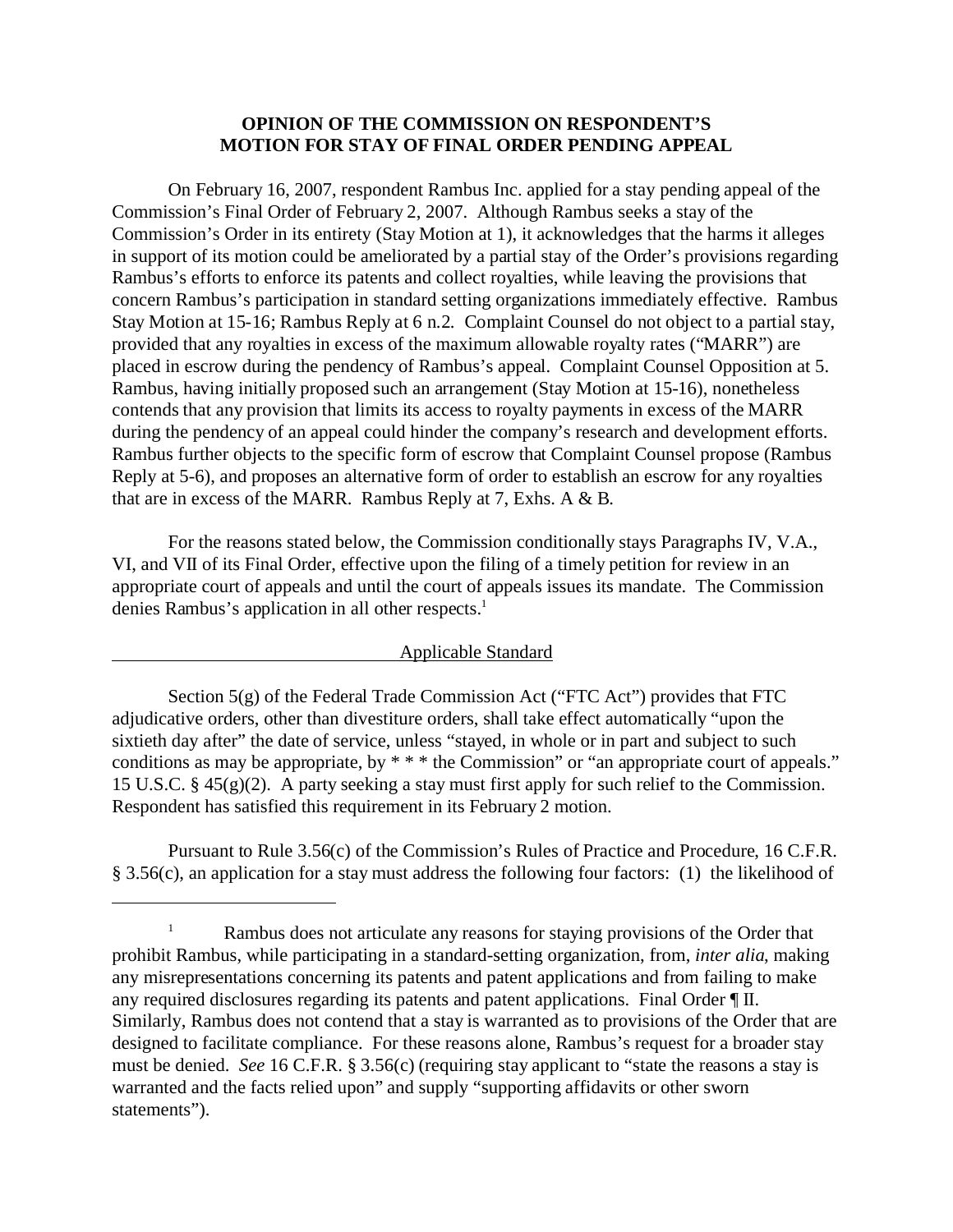the applicant's success on appeal; (2) whether the applicant will suffer irreparable harm if a stay is not granted; (3) the degree of injury to other parties if a stay is granted; and (4) why the stay is in the public interest. We consider each of these factors below. Rule 3.56(c) further provides that an application for a stay must state the reasons a stay is warranted and include "supporting affidavits or other sworn statements, and a copy of the relevant portions of the record." *See, e.g*., *North Texas Specialty Physicians*, 2006 FTC LEXIS 10 at \*2 (Jan. 20, 2006).

#### Analysis

Rambus's argument regarding its likely success on the merits relies chiefly on a principle that the Commission has adopted in prior cases – *i.e*., that the first stay factor can be substantially satisfied by a showing that the Commission's decision was based on a complex factual record. Rambus Stay Motion at 4 (*quoting Novartis Corp*., 128 F.T.C. 233, 235 (1999) ("it is well settled that arguable difficulties arising from the application of the law to a complex factual record can support a finding that a stay applicant has made a substantial showing on the merits"); *Toys "R" Us, Inc*., 126 F.T.C. 695, 697 (1998) ("difficulty inherent in applying the applicable law to a complex set of facts is a relevant factor in determining whether a stay applicant has made a substantial showing on the merits")). Rambus contends that the complexity of the factual record, its volume, and the presence of difficult factual and legal issues support issuance of a stay.<sup>2</sup> Stay Motion at 4-7.

Although Complaint Counsel contend that Rambus has overstated its case for a stay (Complaint Counsel Opposition at 2-4), they do not deny the complexity and difficulty of the matter. Indeed, they do not object to a partial and limited stay that would require that any royalties in excess of the MARR be placed in escrow during the pendency of an appeal. *Id*. at 1, 5. According to Complaint Counsel, such a limited order "will address virtually all of the concerns identified by Rambus in its Motion, while preserving in large part the beneficial effects to be achieved by the Commission's Final Order during the time that the appeal is pending." *Id*. at 1.

We conclude that Rambus has made an adequate showing with respect to the first prong of the Commission's analysis.<sup>3</sup> As we recognized in *Toys "R" Us, Inc.*, 126 F.T.C. at 697, the

<sup>&</sup>lt;sup>2</sup> Rambus also contends that the Commission is not authorized to compel Rambus to license its patents. This line of argument merely restates a position that the Commission considered and rejected in crafting its remedial order and therefore offers no support for Rambus's motion for a stay pending appeal. *See, e.g., Toys "R" Us, Inc*., 126 F.T.C. at 697; *Detroit Auto Dealers, Inc*., 1995 FTC LEXIS 256 at \*4 (Aug. 23, 1995).

<sup>&</sup>lt;sup>3</sup> We do not agree, however, with Rambus's suggestion (Stay Motion at 5 n.2) that this matter is made more difficult or complex, and therefore a stronger candidate for a stay, as a result of the decision of the Federal Circuit in *Rambus Inc. v. Infineon Techs. AG*, 318 F. 3d 1081 (Fed. Cir. 2003). As we explained in our opinion on liability (Liability Op. at 51 n.277), the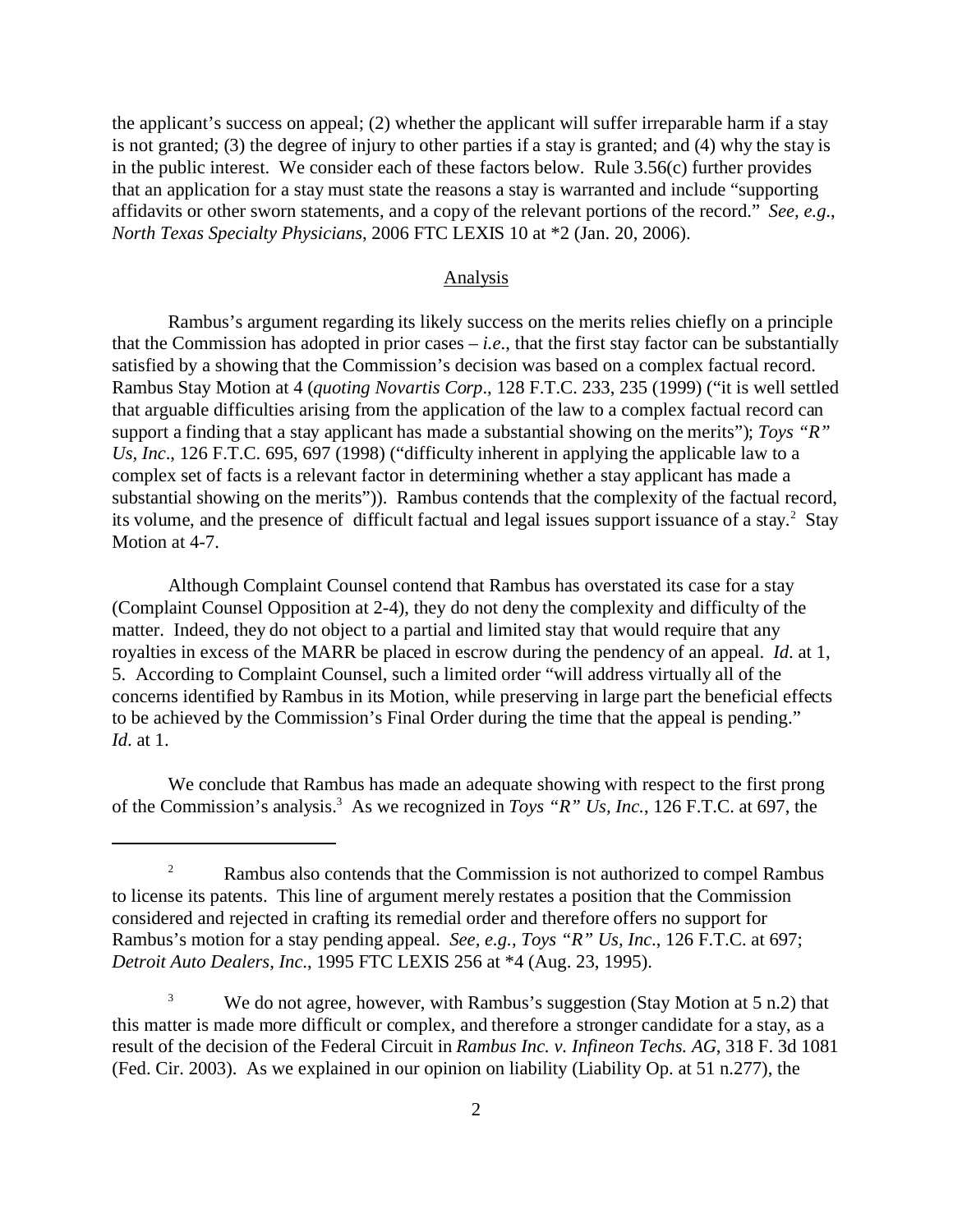Commission has acknowledged that "[t]he difficulty inherent in applying the applicable law to a complex set of facts is a relevant factor in determining whether a stay applicant has made a substantial showing on the merits." *See also Novartis Corp*., 128 F.T.C. at 235; *North Texas Specialty Physicians*, 2006 FTC LEXIS 10 at \*5 (Jan. 20, 2006).

We turn, then, to the second prong  $-i.e.,$  whether Rambus is likely to suffer serious irreparable harm if the Order is not stayed. Rambus alleges four distinct forms of irreparable injury. First, Rambus contends that it will be permanently deprived of any royalties or damage awards that would otherwise accrue during the pendency of the appeal. Second, Rambus asserts, it will be deprived of its statutory right to exclude others from using its patented technologies – an opportunity Rambus would not be able to recover even if the Order were overturned on appeal. Third, Rambus argues, the Order would diminish Rambus's "goodwill" by effectively requiring termination and renegotiation of existing licenses. Fourth, Rambus argues that it would suffer "extraordinary financial harm." See Stay Motion at 7-8.

As for Rambus's assertions of unrecoverable financial loss, Complaint Counsel contend that the industry has largely moved on to later iterations of JEDEC standards that leave Rambus free to pursue royalties unimpeded by the Commission's Order.<sup>4</sup> Complaint Counsel Opposition at 3. The proposed escrow arrangement would largely address these concerns. Rambus will have immediate access to royalty income up to the MARR, and will be deprived of access to income in excess of that level only during the pendency of its appeal. It will have ready access to the remaining funds in the event the Commission's Order is overturned. Moreover, the proposed escrow would address Rambus's concerns about the confusion and loss of good will that Rambus contends would result from termination and renegotiation of its existing licenses.

Apart from its assertions of financial loss, Rambus contends that provisions of the Order that require it to grant a worldwide license to the covered technologies at the MARR abridge its statutory "right to exclude." Rambus's reliance on the Federal Circuit's decisions in *Atlas Powder Co. v. Ireco Chems.*, 773 F.2d 1230, 1233 (Fed. Cir. 1985) and *Hybritech Inc. v. Abbott Labs*., 849 F.2d 1446, 1456-57 (Fed. Cir. 1988) to support this proposition is unavailing. Those

decision of the Federal Circuit was not based on the same evidentiary record as the Commission's decision. *See* Liability Op. at 51 n.277. Furthermore, the issue before the court in *Infineon* was whether there was "clear and convincing" proof that Rambus had engaged in fraudulent conduct in violation of state law. A Section 5 claim, however, does not require such a showing. *See,, e.g., FTC v. Freecom Communications, Inc*., 401 F.3d 1192, 1203 n.7 (10th Cir. 2005).

<sup>&</sup>lt;sup>4</sup> Rambus attempts to rebut this assertion, contending that firms are not signing licenses for DDR2 and DDR3. Rambus Reply at 1, 4. But Rambus fails to show that any such unwillingness of potential licensees to enter into license agreements for these technologies is either the result of the Commission's Order or would be cured by a stay. On the contrary, the Order expressly imposes no relief with respect to those technologies.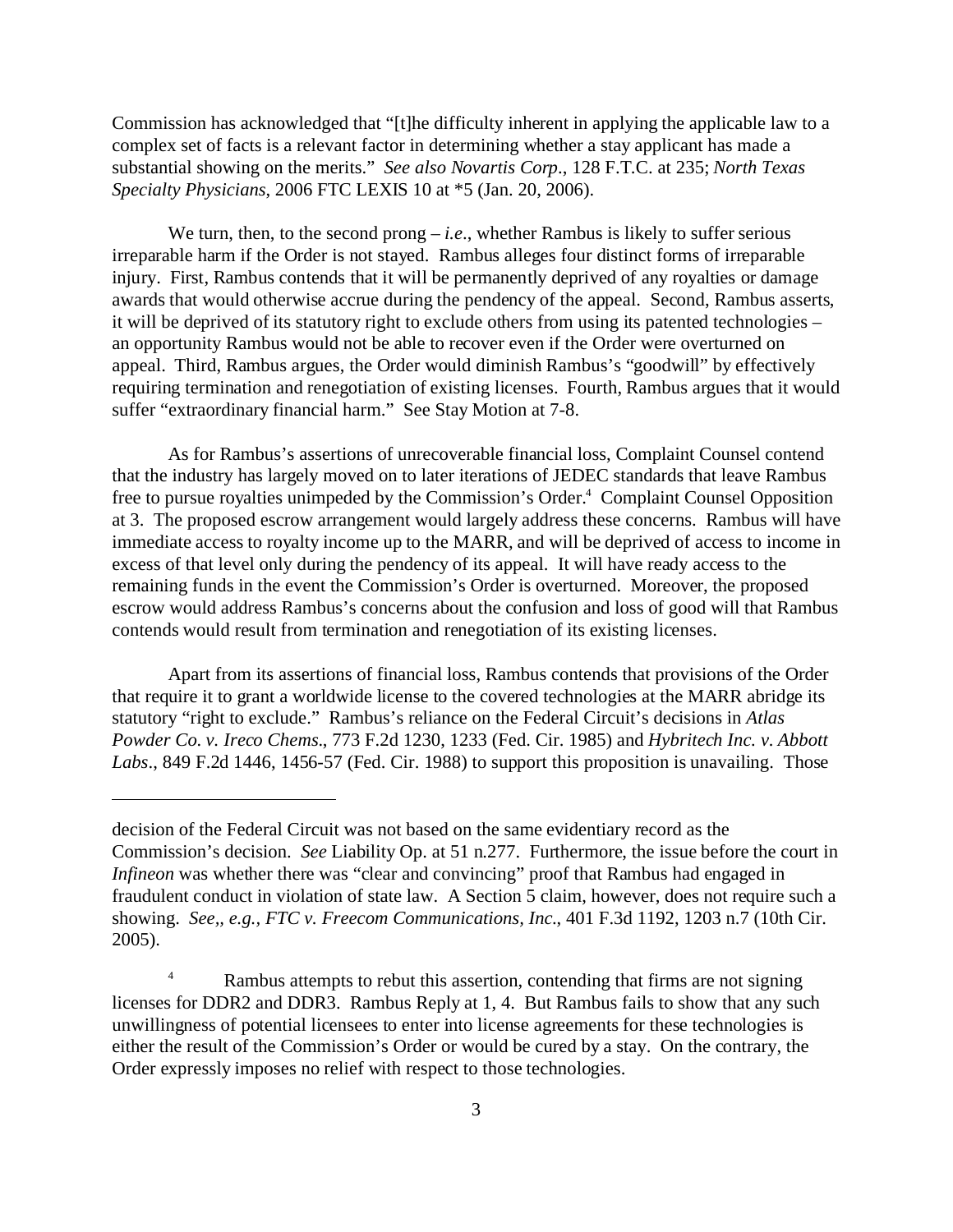decisions merely hold that the nature of the patent grant weighs against holding that monetary damages will *always* suffice to make the patentee whole. As the Federal Circuit explained subsequently in *Illinois Tool Works, Inc. v. Grip-Pak, Inc*., 906 F.2d 679, 683 (Fed. Cir. 1990), a concept that every patentee is *always* irreparably harmed by an alleged infringer's pre-trial sales disserves the patent system as much as the proposition that no patentee can ever be irreparably harmed when an alleged infringer can respond in damages. *Id*. at 683. The court said that, like all generalities, neither concept was universally applicable. *Id*. *See also Calmar, Inc. v. Emson Research*, *Inc*., 838 F. Supp. 453, 456 (C.D. Cal. 1993). In the present case, Rambus's purported right to exclude is abridged pending appeal only as to uses that are compliant with two JEDEC standards, leaving Rambus's patents unaffected for all other purposes.<sup>5</sup> Given these limitations, we are unable to conclude that Rambus's alleged non-economic injuries are substantial enough to warrant staying the Order in its entirety, or an unconditional stay of the MARR provisions.

Finally, Rambus contends that it will suffer irreparable injury because Paragraph IV.B. of the Commission's Order might be judicially construed to require it to refund any royalties in excess of the MARR that it has already collected. According to Rambus, the provision also could be read to prevent it from collecting royalties in excess of the MARR for past periods that it has not yet collected. Stay Motion at 13; Reply at 5. In our view, these contentions are at odds with the clear terms of the Order,<sup>6</sup> as well as with the Commission's obvious intent, which was to enter a "forward-looking remedy." *See* Remedy Op. at 2; *see id*. at 7 (referring to relief granted as "prospective only"). The possibility that the Commission's Order would be construed to require refunds, or to prevent collection of past due royalties, seems unlikely and therefore is not a proper basis for a stay. *See, e.g., Toys "R" Us*, 126 F.T.C. at 694-95.

We turn, then, to the public interest and the possibility that a stay of the Commission's Order would harm others. Because Complaint Counsel represent the public interest in effective law enforcement, we consider these factors together. *See, e.g., California Dental Ass'n*, 1996 FTC LEXIS 277 at \*7 (May 22, 1996). In this regard, we note that a blanket stay of the provisions prohibiting Rambus from collecting excess royalties would frustrate the Commission's efforts to restore competition to the relevant markets. Any damage to the public interest would be irreparable. An escrow arrangement – as proposed by the parties – will impose some burden on licensees during the pendency of an appeal. Nonetheless, that burden will be tempered by the assurance that these funds will be repaid promptly if the Commission's Order is sustained.

<sup>&</sup>lt;sup>5</sup> Furthermore, the right to exclude requires that a patent be valid and enforceable and a showing of infringement. Even then, exclusion does not necessarily follow. *See eBay Inc. v. MercExchange LLP*, 126 S. Ct. 1837 (2006).

<sup>&</sup>lt;sup>6</sup> Both Paragraphs IV.A. and IV.B. are directed to the collection of royalties with respect to "the manufacture, sale, or use of any JEDEC-Compliant DRAM Product or JEDEC-Compliant Non-DRAM Product after the date this Order becomes final."